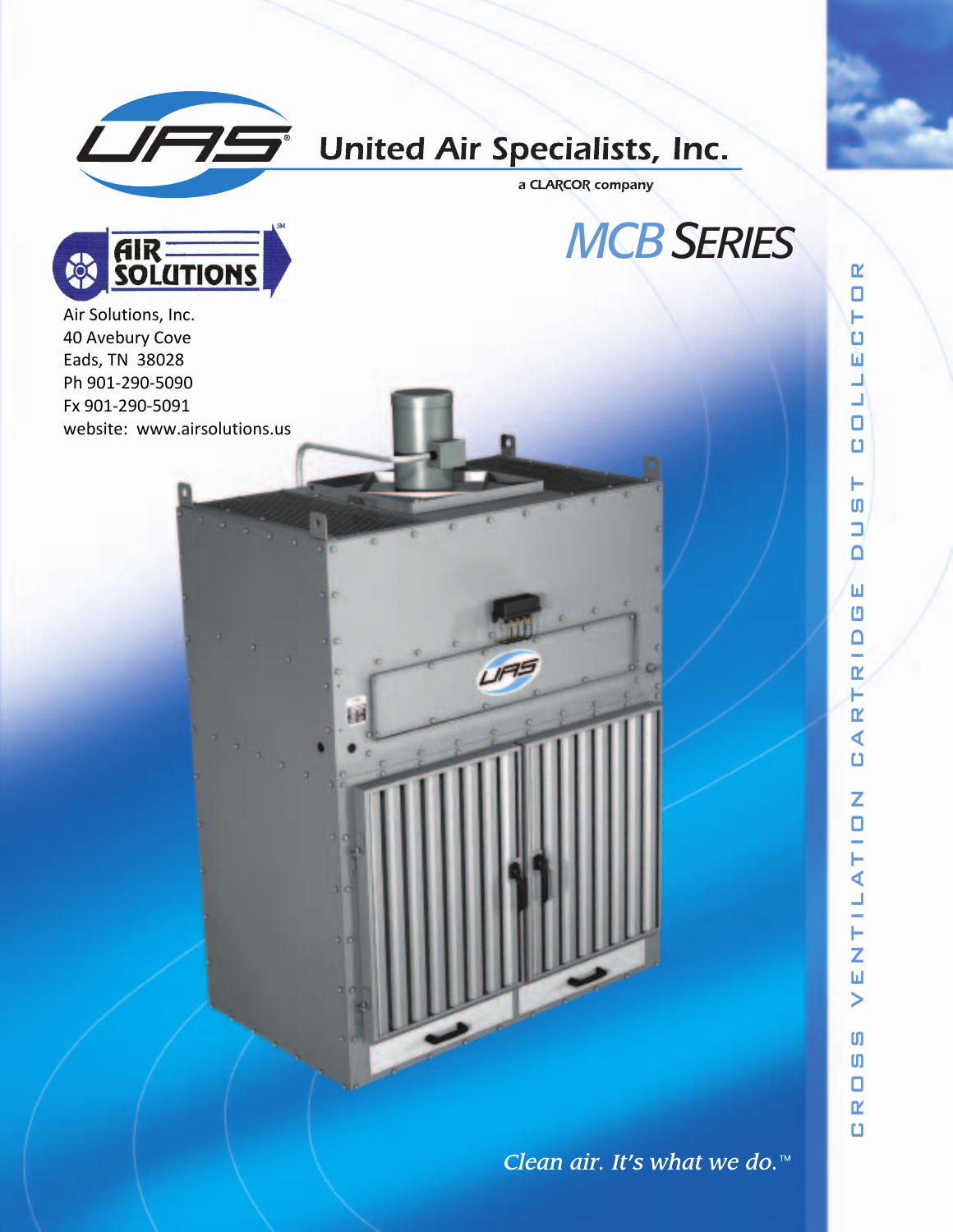# *MCBSERIES*

THE MOST efficient, quiet AND cost-effective SYSTEM FOR cleaner factory air.

When it comes to superior dust collection, there's no better choice than the MCB Series Cross Ventilation Cartridge Dust Collector. Designed by the leading air quality experts at United Air Specialists, this completely self-contained system provides high-filtration efficiency, freedom from source capture obstructions and easy maintenance. Plus, it offers versatile configurations available as a single unit or in combination with a containment booth.

## A WIDE RANGE OF APPLICATIONS

Ideal for applications where source capture is impractical, MCB units remove fine airborne dust resulting from a variety of finishing operations. Because workers benefit from complete freedom of movement, excellent lighting and a clean breathing zone, they can easily perform any type of manufacturing process—from grinding, sanding and welding to abrasive blasting, batch mixing and powder coating.

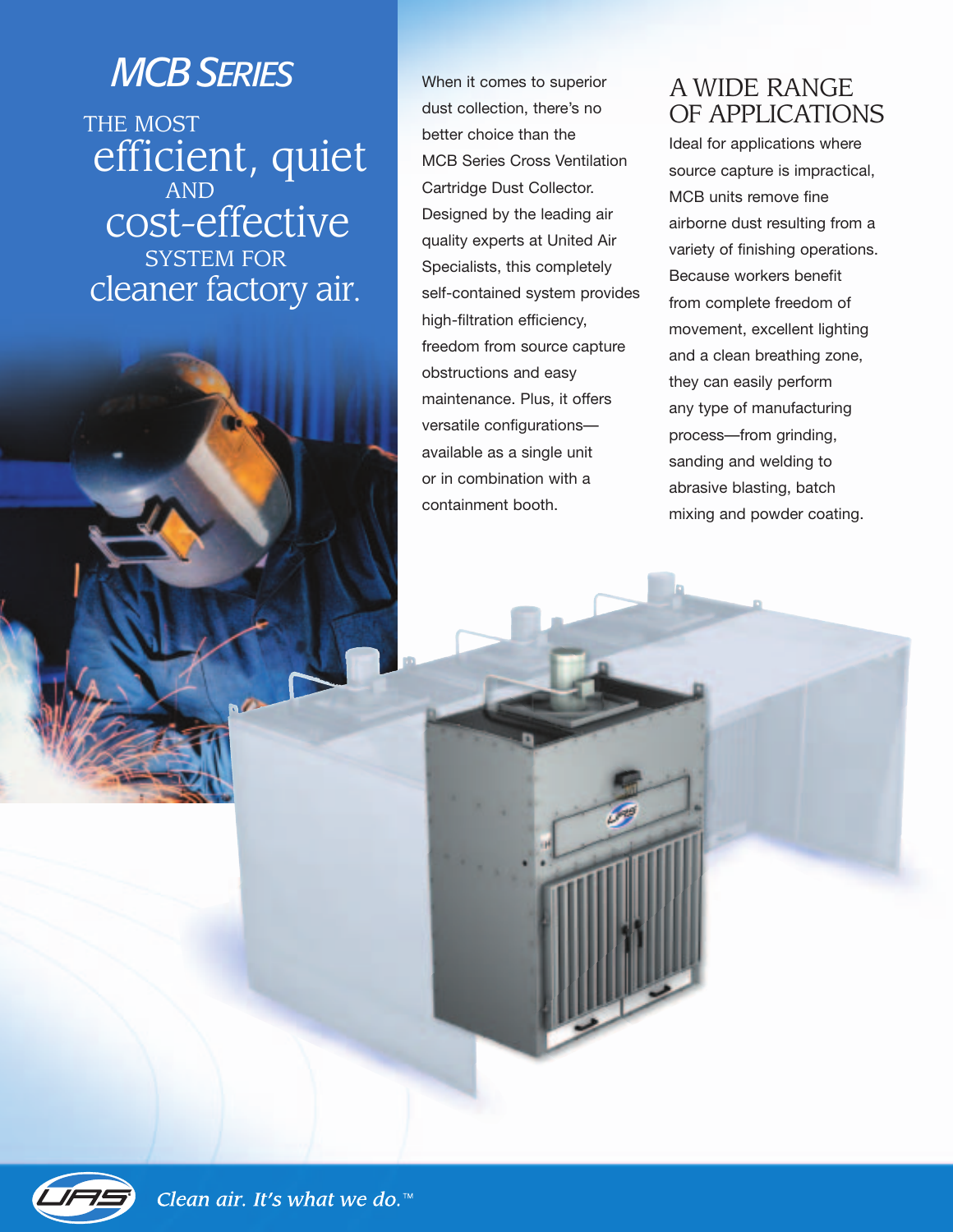## ONE COST-EFFECTIVE PACKAGE GIVES YOU ALL THESE VALUABLE FEATURES:

## *High-Efficiency Dust Filtration*

Prevents fine dust from migrating to areas with sensitive electrical and mechanical equipment reducing facility maintenance.

*Internal Pulse Cleaning System* Ensures extremely quiet operation.

## *High-Efficiency Filters*

Provide long filter life for a variety of applications.

## *Customized Booth Configurations*

Available to meet specific requirements, as well as several options for enclosure and wall materials.

# *Modular Design*

Allows for proper sizing for each specific user and customer application.

### *Cam-action Locking Device*

Facilitates fast, simple and tool-free cartridge filter installation and replacement.



# *Backward-Inclined Airfoil Wheel & Low RPM Motor*

Provides the quietest and most efficient operating system in the industry.

#### *Powder Coated Finish*

All components have electrostatically applied paint that prevents fading and chalking.

#### *Enlarged Louver Doors*

Vertical doors with increased height effectively sweep the operator's breathing zone of potentially harmful contaminants.

#### *Single-Sided Service Access*

Makes it easy to back units up against the wall—saving valuable floor space.

# *Aluminum Dust Drawers with Dual Handles*

Offers large capacity dust storage area with sturdy, yet lightweight construction to allow for easy dust removal.

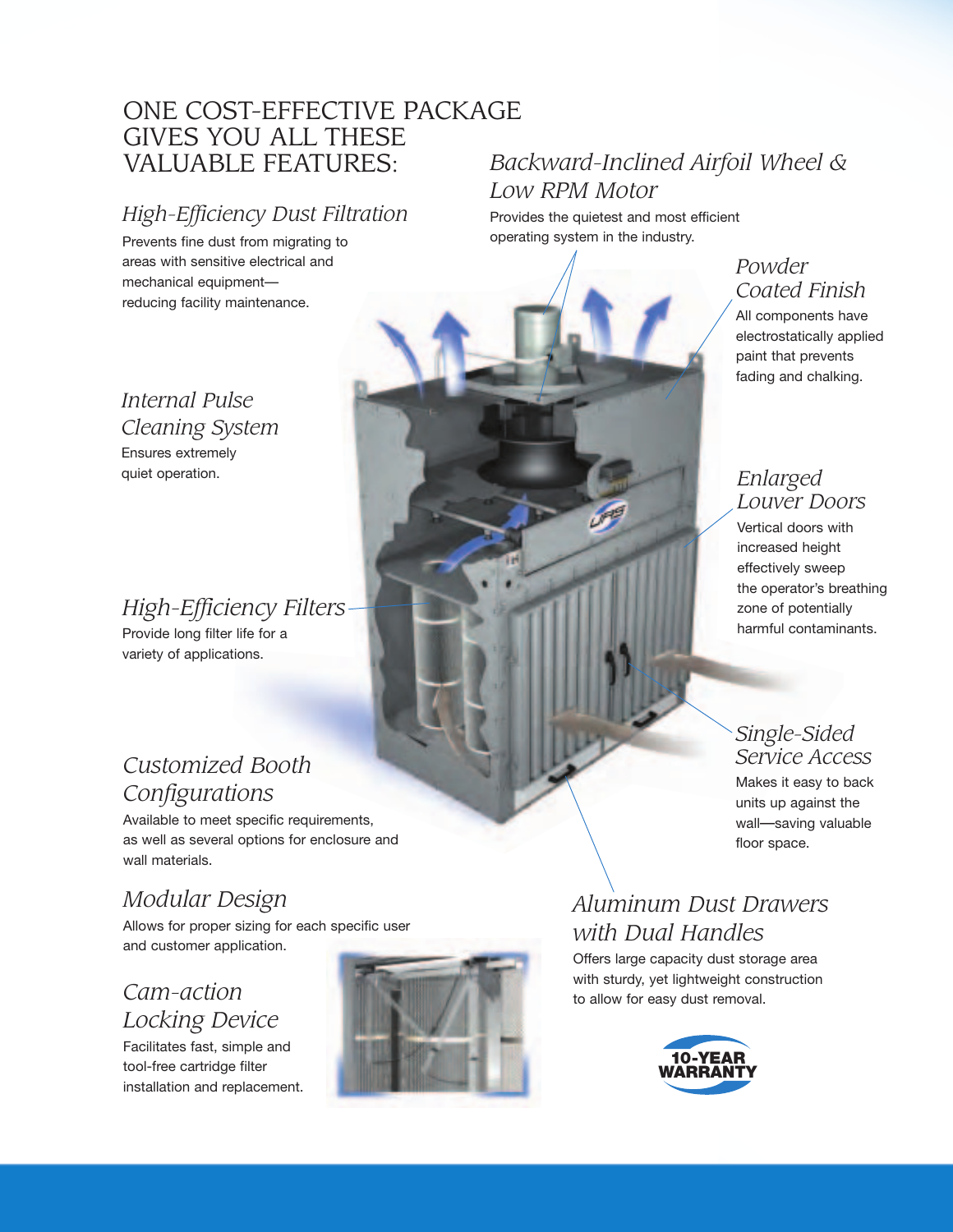### IMPROVES WORKER PRODUCTIVITY AND SAFETY

*Our MCB Series has been designed with your employees in mind. Helping your factory comply with OSHA regulations, it offers:*

#### **The most efficient fume removal**

The MCB unit creates cross-draft ventilation that eliminates hazardous contaminants before recirculating clean air. Plus, the MCB prevents fine dust from migrating to areas with sensitive electrical and mechanical equipment reducing facility maintenance. **Freedom of movement** Since there are no obstructions from source capture devices, workers can perform their jobs without the need for fume arms, hoods or other barriers that can interfere with manufacturing operations and part movement.

**The lowest sound levels** Offering the industry's quietest environmental control booth, the MCB unit uses an enclosed pulse cleaning system that limits sound levels up to 50% less than competitive models.



## REDUCES SERVICE TIME AND COST

*Our MCB units also greatly reduce air cleaning costs. Here's why:*

#### **Easy installation and inspection**

Requiring no duct work, fewer assembly modules and less electrical hookups and motors, the MCB unit is simple to install. Plus, it requires no rear access—making inspection easy and optimizing floor space.

#### **Fewer cartridge change outs**

Using advanced computer modeling, our engineers have developed a superior cleaning system that extends cartridge filter life.

#### **Reduced utility costs**

A superior louver door design ensures optimal airflow across your workstation—translating into reduced system losses and energy requirements.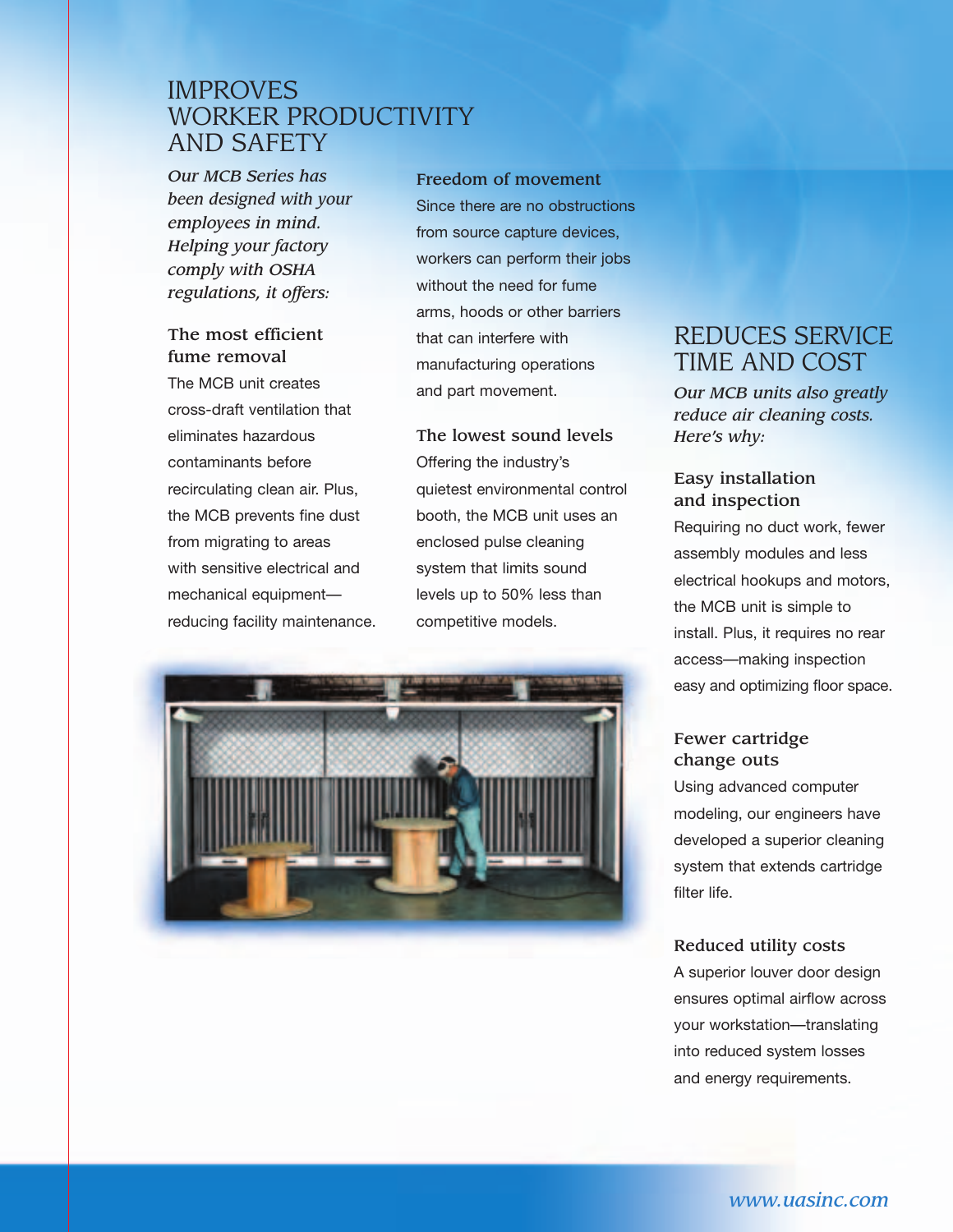### SIZES AND DIMENSIONS

Versatile configurations and multiple airflow options allow for optimum equipment sizing and selection. Additionally, custom booth sizes and configurations are available to meet unique applications.



| Model         | A(in) | B (in)          |                  | Clean Airflow (cfm) |                  | <b>Average Face</b><br><b>Velocity</b> (fpm) |                  | No. of<br>Cartridges | <b>Filter Area</b> |
|---------------|-------|-----------------|------------------|---------------------|------------------|----------------------------------------------|------------------|----------------------|--------------------|
|               |       | <b>STD FLOW</b> | <b>HIGH FLOW</b> | <b>STD FLOW</b>     | <b>HIGH FLOW</b> | <b>STD FLOW</b>                              | <b>HIGH FLOW</b> |                      | ( <i>ft</i> 2)     |
| $MCB-03$      | 36    | N/A             | 97.69            | N/A                 | 4.500            | N/A                                          | 200              | $\overline{4}$       | 1,360              |
| MCB-06-01-X   | 80    | 104.16          | 105.66           | 6.750               | 9.000            | 150                                          | 200              | 8                    | 2,720              |
| MCB-09-10-X   | 116   | 105.66          | 106.66           | 10.125              | 13,500           | 150                                          | 200              | 12                   | 4,080              |
| MCB-12-02-X   | 153   | 104.16          | 105.66           | 13,500              | 18,000           | 150                                          | 200              | 16                   | 5,440              |
| $MCB-15-11-X$ | 189   | 105.66          | 106.66           | 16.875              | 22,500           | 150                                          | 200              | 20                   | 6,800              |
| MCB-18-03-X   | 226   | 104.16          | 105.66           | 20.250              | 27,000           | 150                                          | 200              | 24                   | 8,160              |
| MCB-18-20-X   | 225   | 105.66          | 106.66           | 20,250              | 27,000           | 150                                          | 200              | 24                   | 8,160              |
| $MCB-21-12-X$ | 225   | 105.66          | 106.66           | 23.625              | 31,500           | 150                                          | 200              | 28                   | 9.520              |
| MCB-24-04-X   | 298   | 104.16          | 105.66           | 27,000              | 36,000           | 150                                          | 200              | 32                   | 10,880             |
| MCB-24-21-X   | 298   | 105.66          | 106.66           | 27,000              | 36,000           | 150                                          | 200              | 32                   | 10,880             |
| MCB-27-30-X   | 334   | 105.66          | 106.66           | 30,375              | 40,500           | 150                                          | 200              | 36                   | 12,240             |

#### OPTIONS AND ACCESSORIES

#### *Booth Enclosures*

- **Accoustical Metal** provides superior sound absorbtion and maximum durability.
- **Accoustical Fabric** offers lower cost sound containment alternative.
- **Vinyl Fabric** provides low-cost dust containment option.

#### *Additional Items*

- Aluminum Fan Wheel
- Dust-Resistant Light Fixtures
- Sprinkler Heads
- Photohelic<sup>®</sup> Gage
- Control Panel
- Motor Starters
- Safety Afterfilter
- Magnehelic Gage
- Custom Paint Colors

#### *Filters*

- 1. Fire retardant (Supra-NetMax-FR)
- 2. Half-pleat (Supra-FibrousMax)
- 3. Half-pleat fire retardant (Supra-FibrousMax-FR)